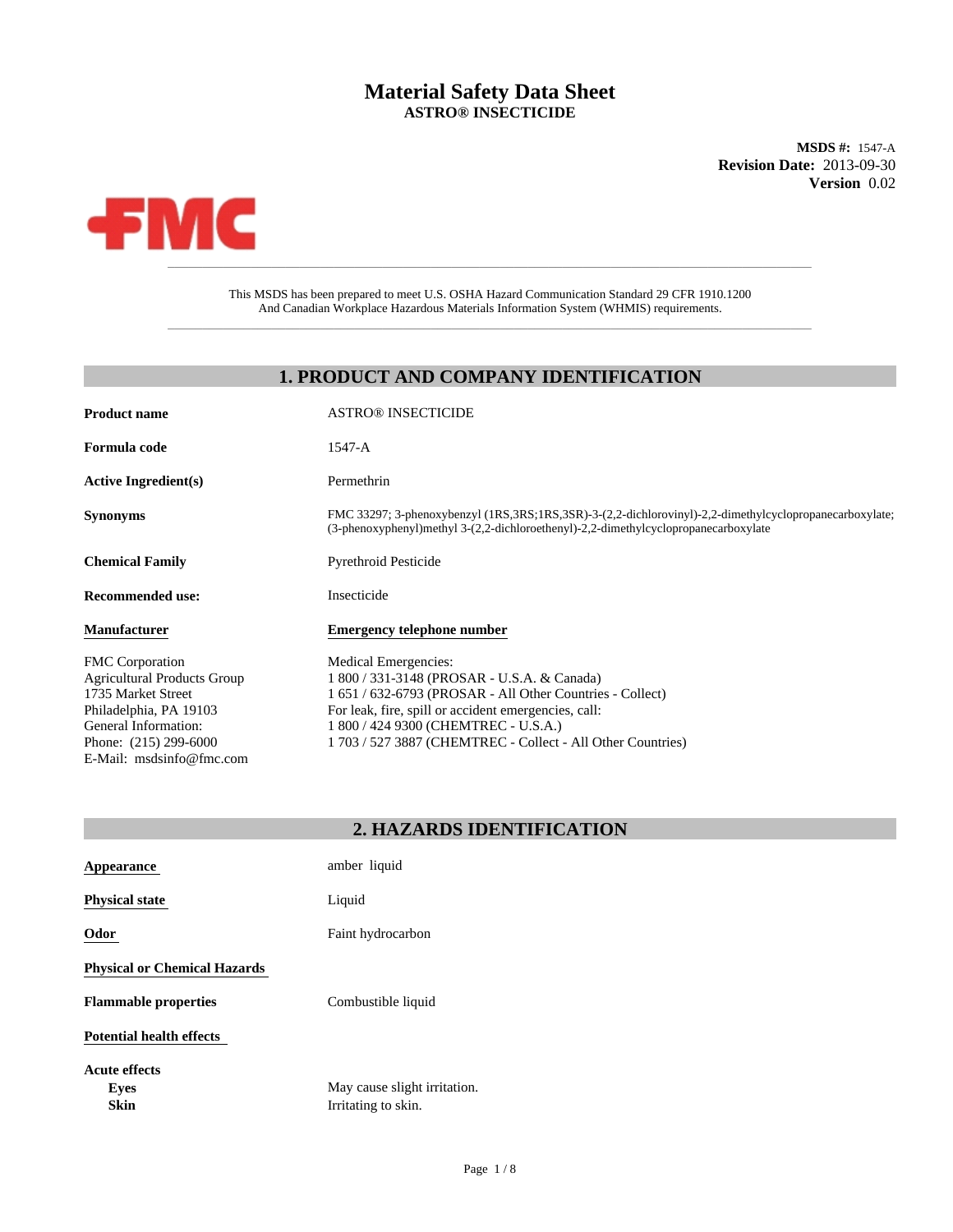| <b>Inhalation</b>      | Inhalation of vapors in high concentration may cause irritation of respiratory system. May cause |
|------------------------|--------------------------------------------------------------------------------------------------|
|                        | drowsiness and dizziness.                                                                        |
| Ingestion              | Harmful if swallowed. Potential for aspiration if swallowed. May cause drowsiness and dizziness. |
|                        | Ingestion may cause gastrointestinal irritation, nausea, vomiting and diarrhea.                  |
|                        |                                                                                                  |
| <b>Chronic effects</b> | May cause adverse kidney effects. May cause adverse liver effects.                               |
|                        |                                                                                                  |

# **3. COMPOSITION/INFORMATION ON INGREDIENTS**

## **Hazardous ingredients**

| <b>Chemical Name</b>                                                              |                                                                                                                                                                                                                                                                                                                                  | CAS-No                                                                                                                                                                                                                                          | Weight % |
|-----------------------------------------------------------------------------------|----------------------------------------------------------------------------------------------------------------------------------------------------------------------------------------------------------------------------------------------------------------------------------------------------------------------------------|-------------------------------------------------------------------------------------------------------------------------------------------------------------------------------------------------------------------------------------------------|----------|
| Permethrin                                                                        |                                                                                                                                                                                                                                                                                                                                  | 52645-53-1                                                                                                                                                                                                                                      | 36.8     |
| 1,1'-Biphenyl, bis(1-methylethyl)-                                                |                                                                                                                                                                                                                                                                                                                                  | 69009-90-1                                                                                                                                                                                                                                      | 20-30    |
| Petroleum distillates, hydrotreated light                                         |                                                                                                                                                                                                                                                                                                                                  | 64742-47-8                                                                                                                                                                                                                                      | $10-20$  |
|                                                                                   |                                                                                                                                                                                                                                                                                                                                  | <b>4. FIRST AID MEASURES</b>                                                                                                                                                                                                                    |          |
| Eye contact                                                                       |                                                                                                                                                                                                                                                                                                                                  | Hold eyes open and rinse slowly and gently with water for 15 to 20 minutes. Remove contact lenses,<br>if present, after the first 5 minutes, then continue rinsing eye. Call a poison control center or doctor<br>for further treatment advice. |          |
| Skin contact                                                                      | Take off contaminated clothing. Rinse skin immediately with plenty of water for 15-20 minutes.<br>Call a poison control center or doctor for treatment advice.                                                                                                                                                                   |                                                                                                                                                                                                                                                 |          |
| Inhalation                                                                        | Move person to fresh air. If person is not breathing, call 911 (within the U.S. and Canada) or an<br>ambulance, then give artificial respiration, preferably by mouth-to-mouth, if possible. Call a poison<br>control center or doctor for further treatment advice.                                                             |                                                                                                                                                                                                                                                 |          |
| Ingestion                                                                         | Immediately call a poison control center or doctor. Do not induce vomiting unless told to do so by a<br>poison control center or doctor. Do not give any liquid to the person. Do not induce vomiting or give<br>anything by mouth to an unconscious person.                                                                     |                                                                                                                                                                                                                                                 |          |
| Notes to physician                                                                | Contains petroleum distillate. Vomiting may cause aspiration pneumonia. This product is a<br>pyrethroid. If large amounts have been ingested, the stomach and intestines should be evacuated.<br>Treatment is symptomatic and supportive. Digestible fats, oils, or alcohol may increase absorption<br>and so should be avoided. |                                                                                                                                                                                                                                                 |          |
|                                                                                   |                                                                                                                                                                                                                                                                                                                                  | 5. FIRE-FIGHTING MEASURES                                                                                                                                                                                                                       |          |
| <b>Flammable properties</b>                                                       | Combustible liquid                                                                                                                                                                                                                                                                                                               |                                                                                                                                                                                                                                                 |          |
| <b>Flash Point</b><br>Method                                                      | 66-68 °C / 151-154 °F<br>Tag Closed Cup                                                                                                                                                                                                                                                                                          |                                                                                                                                                                                                                                                 |          |
| <b>Sensitivity to Mechanical Impact</b><br><b>Sensitivity to Static Discharge</b> | Not applicable<br>Not applicable                                                                                                                                                                                                                                                                                                 |                                                                                                                                                                                                                                                 |          |
| Suitable extinguishing media                                                      |                                                                                                                                                                                                                                                                                                                                  | Foam. Carbon dioxide (CO <sub>2</sub> ). Dry chemical. Water spray or fog.                                                                                                                                                                      |          |
| Protective equipment and precautions<br>for firefighters                          | As in any fire, wear self-contained breathing apparatus and full protective gear. Isolate fire area.<br>Evaluate downwind.                                                                                                                                                                                                       |                                                                                                                                                                                                                                                 |          |
| NFPA                                                                              |                                                                                                                                                                                                                                                                                                                                  |                                                                                                                                                                                                                                                 |          |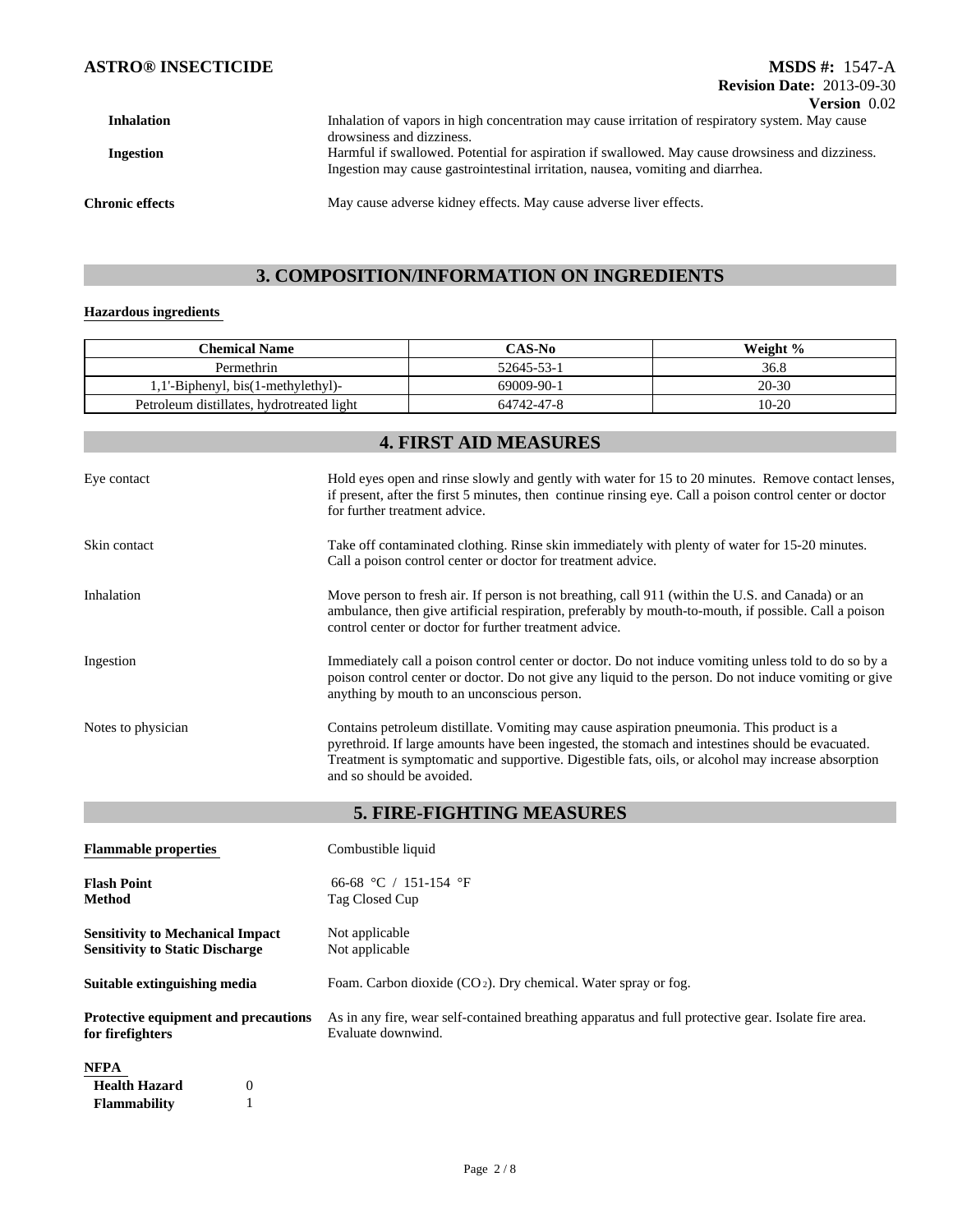0

# **6. ACCIDENTAL RELEASE MEASURES**

| <b>Personal precautions</b>      | Isolate and post spill area. Wear suitable protective clothing, gloves and eye/face protection. For<br>personal protection see section 8.                                                                                                                                                                                        |
|----------------------------------|----------------------------------------------------------------------------------------------------------------------------------------------------------------------------------------------------------------------------------------------------------------------------------------------------------------------------------|
| <b>Environmental precautions</b> | Keep people and animals away from and upwind of spill/leak. Keep material out of lakes, streams,<br>ponds, and sewer drains.                                                                                                                                                                                                     |
| <b>Methods for cleaning up</b>   | Sweep up and shovel into suitable containers for disposal. Clean and neutralize spill area, tools and<br>equipment by washing with bleach water and soap. Absorb rinsate and add to the collected waste.<br>Waste must be classified and labeled prior to recycling or disposal. Dispose of waste as indicated in<br>Section 13. |
| Other                            | For further clean-up instructions call FMC Emergency Hotline number listed in Section 1 "Product"<br>and Company Identification" above.                                                                                                                                                                                          |
|                                  | 7. HANDLING AND STORAGE                                                                                                                                                                                                                                                                                                          |
| <b>Handling</b>                  | Do not contaminate other pesticides, fertilizers, water, food or feed by storage or disposal.                                                                                                                                                                                                                                    |
| <b>Storage</b>                   | Keep in a dry, cool and well-ventilated place. Keep away from open flames, hot surfaces and sources<br>of ignition. Keep out of reach of children and animals. Store in original container only.                                                                                                                                 |

# **8. EXPOSURE CONTROL / PERSONAL PROTECTION**

### **Exposure guidelines**

| <b>Chemical Name</b>                                       | <b>British Columbia</b>           | Ouebec | <b>Ontario TWAEV</b>                                                                      | Alberta |
|------------------------------------------------------------|-----------------------------------|--------|-------------------------------------------------------------------------------------------|---------|
| Petroleum distillates,<br>hydrotreated light<br>64742-47-8 | TWA: $200 \text{ mg/m}^3$<br>Skin |        |                                                                                           |         |
| <b>Occupational exposure controls</b>                      |                                   |        |                                                                                           |         |
| <b>Engineering measures</b>                                |                                   |        | Apply technical measures to comply with the occupational exposure limits. Ensure adequate |         |

|                                      | ventilation, especially in confined areas. When working in confined spaces (tanks, containers, etc.),<br>ensure that there is a supply of air suitable for breathing and wear the recommended equipment.                                         |
|--------------------------------------|--------------------------------------------------------------------------------------------------------------------------------------------------------------------------------------------------------------------------------------------------|
| <b>Personal Protective Equipment</b> |                                                                                                                                                                                                                                                  |
| <b>General Information</b>           | If the product is used in mixtures, it is recommended that you contact the appropriate protective<br>equipment suppliers. These recommendations apply to the product as supplied.                                                                |
| <b>Respiratory protection</b>        | For dust, splash, mist or spray exposures wear full-face elastomeric half mask respirator with<br>appropriate cartridges and/or filters, which is approved for pesticides (U.S. NIOSH/MSHA, EU CEN<br>or comparable certification organization). |
| <b>Eve/face protection</b>           | For dust, splash, mist or spray exposure, wear chemical protective goggles or a face-shield                                                                                                                                                      |
| Skin and body protection             | Wear long-sleeved shirt, long pants, socks, shoes, and gloves.                                                                                                                                                                                   |
| <b>Hand protection</b>               | Protective gloves                                                                                                                                                                                                                                |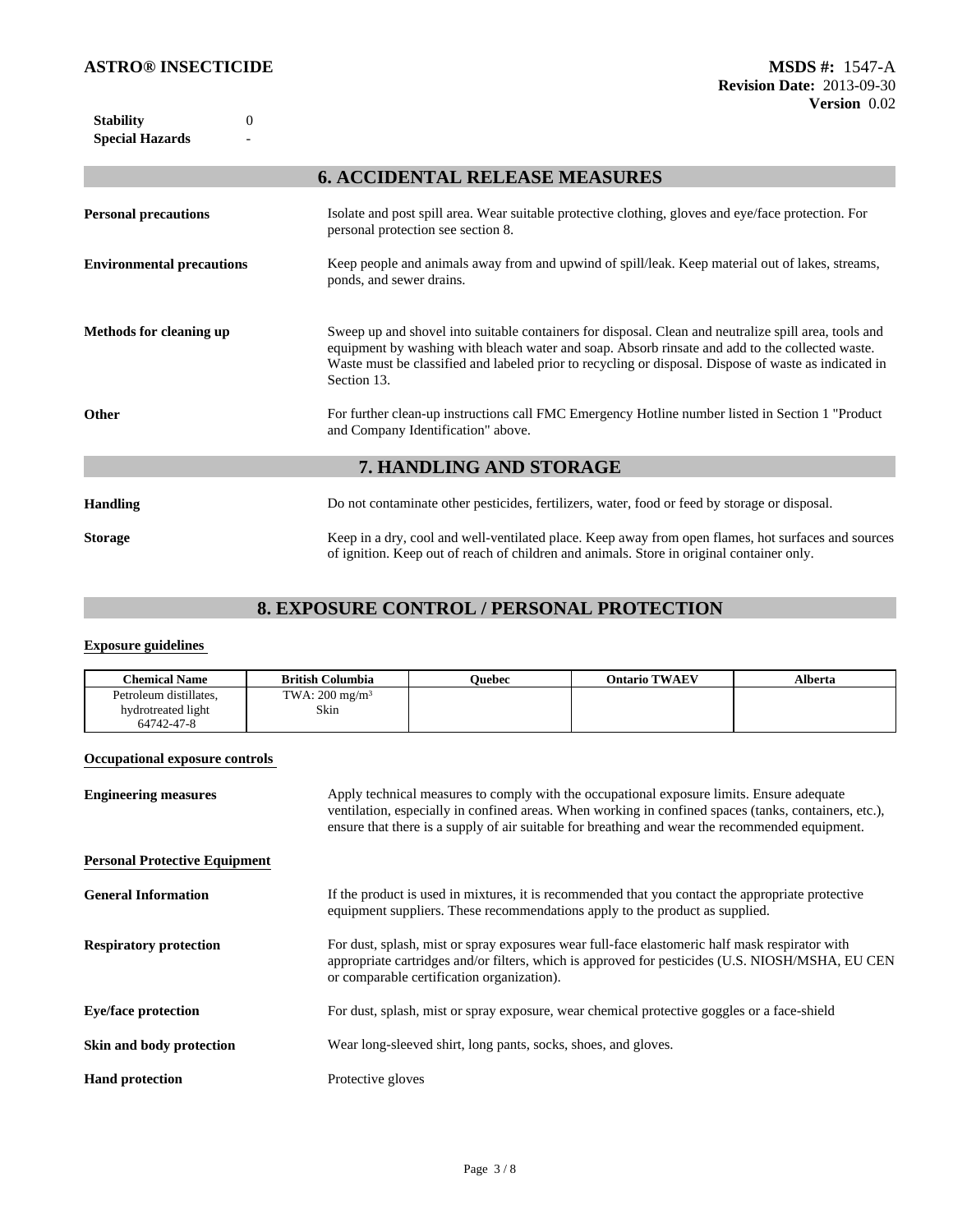### **Hygiene measures**

**Version** 0.02 Clean water should be available for washing in case of eye or skin contamination. Wash skin prior to eating, drinking, chewing gum or using tobacco. Shower or bathe at the end of working. Remove and wash contaminated clothing before re-use. Launder work clothing separately from regular household laundry.

**Revision Date:** 2013-09-30 **MSDS #:** 1547-A

# **9. PHYSICAL AND CHEMICAL PROPERTIES**

### **Information on basic physical and chemical properties**

| Appearance                    | amber liquid                                  |
|-------------------------------|-----------------------------------------------|
| Color                         | amber                                         |
| <b>Physical state</b>         | Liquid                                        |
| Odor                          | Faint hydrocarbon                             |
| рH                            | 4 @ 25 $\degree$ C (5% solution)              |
| <b>Melting Point/Range</b>    | No information available.                     |
| <b>Freezing point</b>         | No information available.                     |
| <b>Boiling Point/Range</b>    | Not applicable                                |
| <b>Flash Point</b>            | 66-68 - 68 °C / 151-154 154 °F Tag Closed Cup |
| <b>Evaporation rate</b>       | Not applicable                                |
| <b>Flammable properties</b>   | Combustible liquid                            |
| Vapor pressure                | No information available.                     |
| Vapor density                 | No information available.                     |
| <b>Density</b>                | $8.61$ lb/gal                                 |
| <b>Specific Gravity</b>       | 1.033 @ 201 °C                                |
| <b>Water solubility</b>       | Emulsifies                                    |
| <b>Percent volatile</b>       | No information available.                     |
| <b>Partition coefficient:</b> | Not applicable                                |
| <b>Viscosity</b>              | No information available.                     |

## **10. STABILITY AND REACTIVITY**

| <b>Stability</b>                        | Stable.                                                                                         |  |
|-----------------------------------------|-------------------------------------------------------------------------------------------------|--|
| <b>Conditions to avoid</b>              | Excessive heat, Extreme risk of explosion by shock, friction, fire or other sources of ignition |  |
| <b>Hazardous decomposition products</b> | Chlorine, Hydrogen chloride, Carbon oxides, Aldehydes.                                          |  |
| <b>Hazardous polymerization</b>         | Hazardous polymerization does not occur.                                                        |  |

# **11. TOXICOLOGICAL INFORMATION**

### **Acute effects**

| Eve contact             | May cause slight irritation                                                                                                                                                                                                                                                                                                                                                                                                                                                                                                                                                                                                 |
|-------------------------|-----------------------------------------------------------------------------------------------------------------------------------------------------------------------------------------------------------------------------------------------------------------------------------------------------------------------------------------------------------------------------------------------------------------------------------------------------------------------------------------------------------------------------------------------------------------------------------------------------------------------------|
| <b>Skin contact</b>     | Irritating to skin                                                                                                                                                                                                                                                                                                                                                                                                                                                                                                                                                                                                          |
| <b>Ingestion</b>        | Large toxic doses of the formulated product, administered to laboratory animals, have produced                                                                                                                                                                                                                                                                                                                                                                                                                                                                                                                              |
| <b>Inhalation</b>       | central nervous system effects with symptoms that include hypersensitivity to touch and sound,<br>tremors, and clonic convulsions. Vomiting after ingestion of this product may cause aspiration of<br>aromatic hydrocarbons into the lungs, which may result in fatal pulmonary edema.<br>In animals overexposure has produced symptoms such as squinting eyes, irregular and rattling<br>breathing, and ataxia. Inhalation of hydrocarbon vapors may cause headaches, dizziness,<br>disturbances in vision, drowsiness, respiratory irritation, anesthesia, unconsciousness, and other<br>central nervous system effects. |
| <b>LD50 Dermal</b>      | $> 2,000$ mg/kg (rabbit)                                                                                                                                                                                                                                                                                                                                                                                                                                                                                                                                                                                                    |
| LD50 Oral               | 998 $mg/kg$ (Rat)                                                                                                                                                                                                                                                                                                                                                                                                                                                                                                                                                                                                           |
| <b>LC50</b> Inhalation: | $> 4.3$ mg/L 4 hr (Rat)                                                                                                                                                                                                                                                                                                                                                                                                                                                                                                                                                                                                     |
| <b>Sensitization</b>    | May cause sensitization of susceptible persons.                                                                                                                                                                                                                                                                                                                                                                                                                                                                                                                                                                             |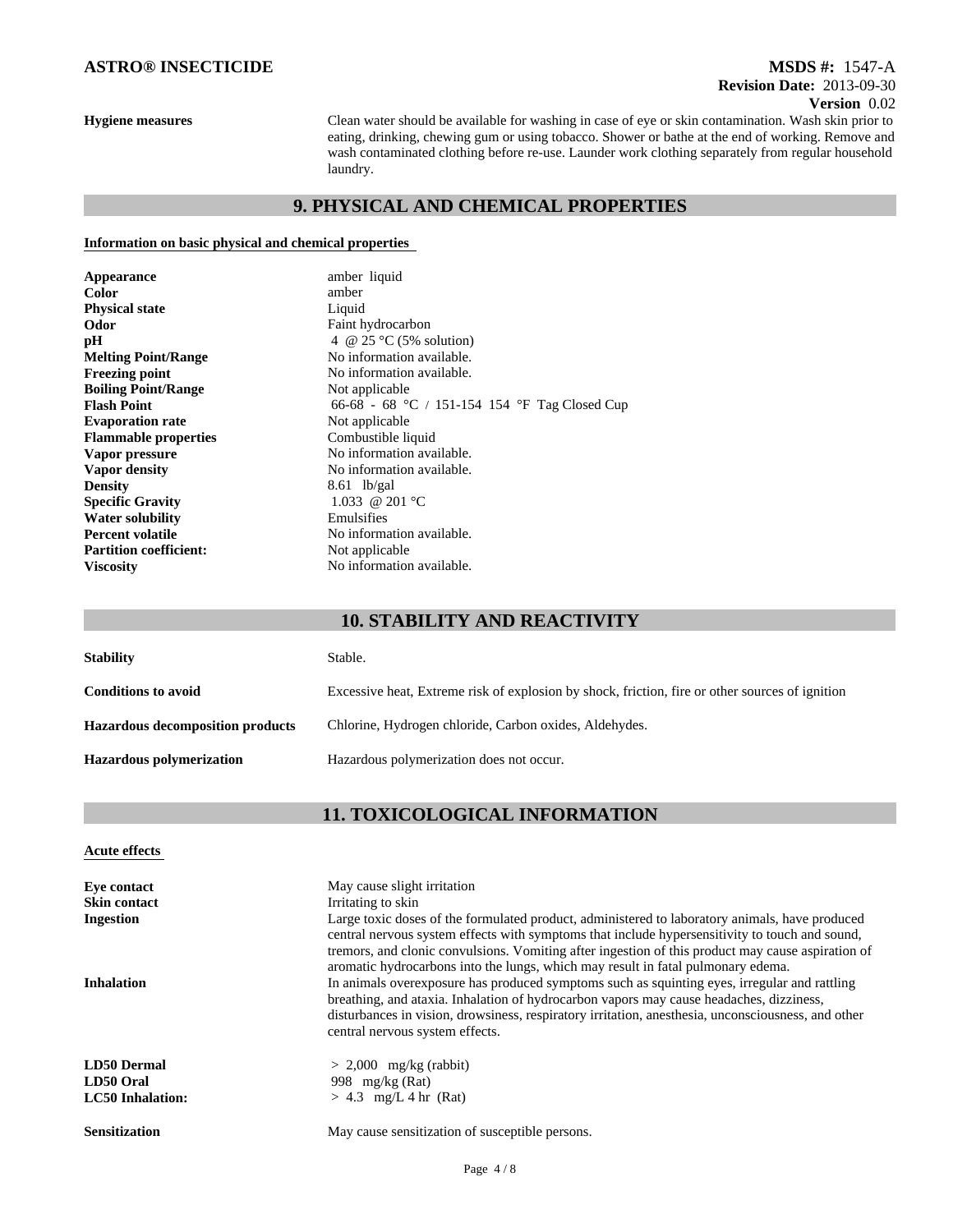| <b>Chronic Toxicity</b>                       | May cause adverse kidney effects. May cause adverse liver effects.                                                                                                                                                             |
|-----------------------------------------------|--------------------------------------------------------------------------------------------------------------------------------------------------------------------------------------------------------------------------------|
| Carcinogenicity                               | Not recognized as carcinogenic by Research Agencies (IARC, NTP, OSHA, ACGIH).                                                                                                                                                  |
| <b>Mutagenicity</b>                           | Permethrin: Did not show mutagenic effects in animal experiments.                                                                                                                                                              |
| <b>Reproductive toxicity</b>                  | Permethrin: No toxicity to reproduction.                                                                                                                                                                                       |
| <b>Neurological Effects</b>                   | Permethrin: Clinical signs of neurotoxicity include altered motor activity and FOB effects, with no<br>signs of histopathology                                                                                                 |
| <b>Developmental Toxicity</b>                 | Permethrin: Not teratogenic in animal studies                                                                                                                                                                                  |
| <b>Target Organ Effects</b>                   | Permethrin: Long-term feeding studies in animals resulted in increased liver and kidney weights,<br>induction of the liver microsomal drug metabolizing enzyme system and histopathological changes<br>in the lungs and liver. |
| <b>Chronic Toxicity - Other Ingredient(s)</b> | Chronic exposure to aromatic hydrocarbons may cause headaches, dizziness, loss of sensations or<br>feelings (such as numbness), and liver and kidney damage.                                                                   |

# **12. ECOLOGICAL INFORMATION**

### **Ecotoxicity**

| Permethrin (52645-53-1) |           |                    |                |             |  |
|-------------------------|-----------|--------------------|----------------|-------------|--|
| Active Ingredient(s)    | Duration  | <b>Species</b>     | Value          | Units:      |  |
| Permethrin              | LC50      | aquatic arthropods | $0.02 - 7.6$   | µg/L        |  |
|                         | LC50      | Fish               | $0.05 - 315$   | $\mu$ g/L   |  |
|                         | LD50 Oral | Bobwhite quail     | >5200          | mg/kg       |  |
|                         | LD50 Oral | Mallard duck       | >5200          | mg/kg       |  |
|                         | LD50      | Bee                | $0.026 - 0.17$ | $\mu$ g/bee |  |

| <b>Chemical Name</b>   | <b>Toxicity to algae</b> | <b>Toxicity to fish</b>                | <b>Toxicity to microorganisms</b> | Toxicity to daphnia and other<br>aquatic invertebrates |
|------------------------|--------------------------|----------------------------------------|-----------------------------------|--------------------------------------------------------|
| Permethrin             |                          | LC50 0.008 - 0.03 mg/L                 |                                   |                                                        |
|                        |                          | Pimephales promelas 96 h               |                                   |                                                        |
|                        |                          | LC50 0.001 - 0.009 mg/L                |                                   |                                                        |
|                        |                          | Pimephales promelas 96 h               |                                   |                                                        |
|                        |                          | LC50= $0.015$ mg/L Cyprinus            |                                   |                                                        |
|                        |                          | carpio 96 h LC50 0.0052 -              |                                   |                                                        |
|                        |                          | 0.0077 mg/L Cyprinus carpio            |                                   |                                                        |
|                        |                          | 96 h LC50= 0.00079 mg/L                |                                   |                                                        |
|                        |                          | Lepomis macrochirus 96 h               |                                   |                                                        |
|                        |                          | $LC50 = 0.0108$ mg/L Lepomis           |                                   |                                                        |
|                        |                          | macrochirus 96 h LC50                  |                                   |                                                        |
|                        |                          | $0.00188 - 0.00336$ mg/L               |                                   |                                                        |
|                        |                          | Lepomis macrochirus 96 h               |                                   |                                                        |
|                        |                          | LC50 0.00049 - 0.00097 mg/L            |                                   |                                                        |
|                        |                          | Oncorhynchus mykiss 96 h               |                                   |                                                        |
|                        |                          | LC50 0.0017 - 0.0048 mg/L              |                                   |                                                        |
|                        |                          | Oncorhynchus mykiss 96 h               |                                   |                                                        |
| Petroleum distillates, |                          | $LC50 = 45$ mg/L Pimephales            |                                   | $LC50 = 4720$ mg/L 96 h                                |
| hydrotreated light     |                          | promelas 96 h LC50= $2.2 \text{ mg/L}$ |                                   |                                                        |
|                        |                          | Lepomis macrochirus 96 h               |                                   |                                                        |
|                        |                          | LC50= 2.4 mg/L Oncorhynchus            |                                   |                                                        |
|                        |                          | mykiss 96 h                            |                                   |                                                        |

### **Environmental Fate**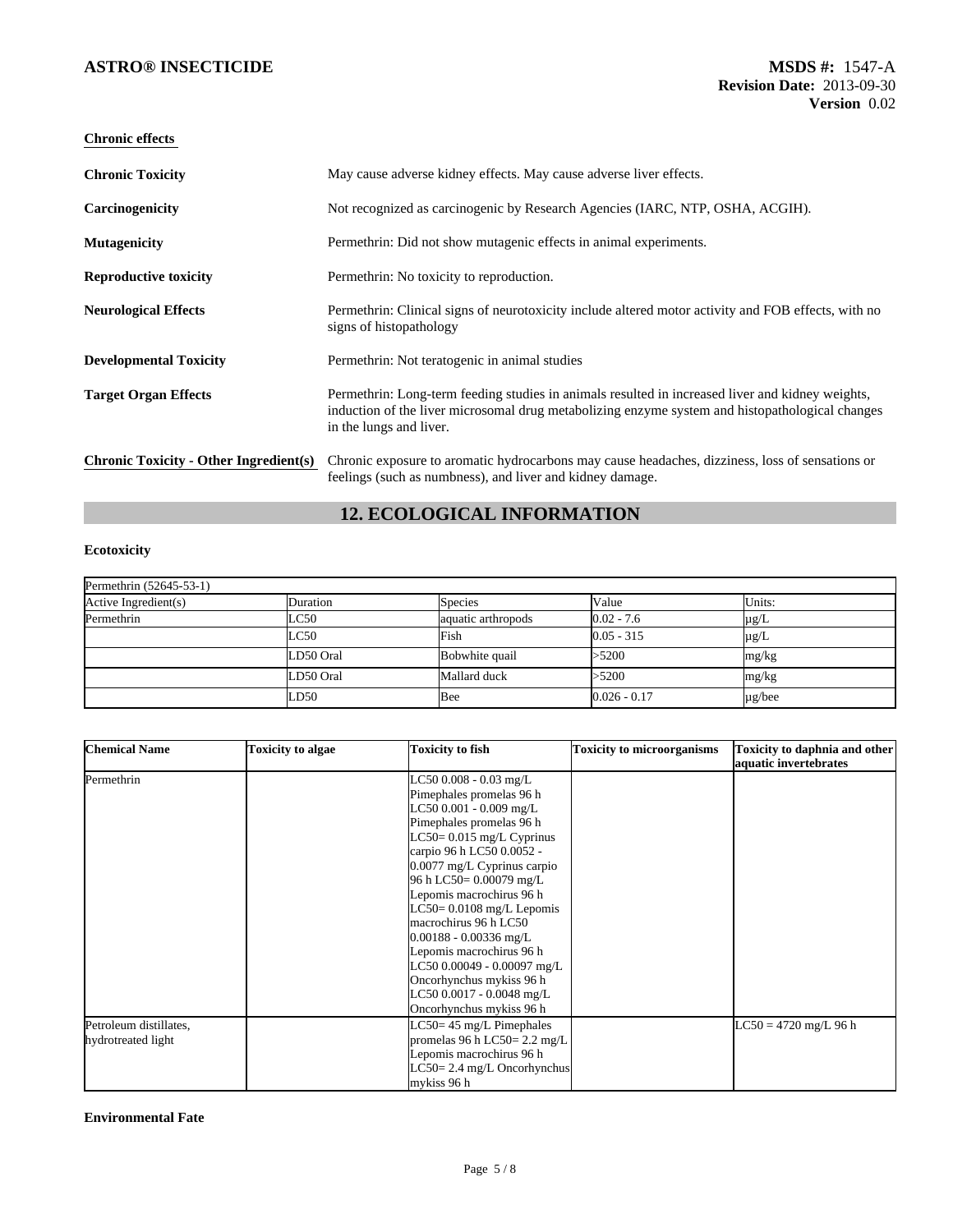| Permethrin (52645-53-1) |                                                                         |                                                         |
|-------------------------|-------------------------------------------------------------------------|---------------------------------------------------------|
| Active Ingredient(s)    | Type of Test                                                            | Result                                                  |
| Permethrin              | Bioconcentration factor (BCF) Bluefill sunfish<br>(Lepomis macrochirus) | 535                                                     |
|                         | Half-life in soil                                                       | $\sim$ 30 days                                          |
|                         | log Pow                                                                 | l6. l                                                   |
|                         | Mobility in soil                                                        | Not expected to reach groundwater                       |
|                         | Stability in water                                                      | Stable to hydrolysis over a wide range of pH<br>values. |

# **13. DISPOSAL CONSIDERATIONS**

| Pesticide wastes are toxic. Improper disposal of excess pesticide, spray mixture, or rinsate is<br>Waste disposal methods<br>prohibited. If these wastes cannot be disposed of by use according to label instructions, contact<br>appropriate disposal authorities for guidance. |                                                                                                                                                            |  |  |  |
|----------------------------------------------------------------------------------------------------------------------------------------------------------------------------------------------------------------------------------------------------------------------------------|------------------------------------------------------------------------------------------------------------------------------------------------------------|--|--|--|
| <b>Contaminated packaging</b>                                                                                                                                                                                                                                                    | Containers must be disposed of in accordance with local, state and federal regulations. Refer to the<br>product label for container disposal instructions. |  |  |  |
|                                                                                                                                                                                                                                                                                  | <b>14. TRANSPORT INFORMATION</b>                                                                                                                           |  |  |  |
| <b>DOT</b>                                                                                                                                                                                                                                                                       | Not regulated for transportation if shipped in Non Bulk packaging. The classification below pertains<br>to the shipment in Bulk packaging.                 |  |  |  |
| <b>Packaging Type</b>                                                                                                                                                                                                                                                            | Bulk                                                                                                                                                       |  |  |  |
| Proper shipping name                                                                                                                                                                                                                                                             | Combustible liquid, n.o.s.                                                                                                                                 |  |  |  |
| <b>UN/ID No</b>                                                                                                                                                                                                                                                                  | NA1993                                                                                                                                                     |  |  |  |
| <b>Hazard Class</b>                                                                                                                                                                                                                                                              | Combustible                                                                                                                                                |  |  |  |
| <b>Packing group</b>                                                                                                                                                                                                                                                             | Ш                                                                                                                                                          |  |  |  |
| <b>Description</b>                                                                                                                                                                                                                                                               | NA1993, Combustible liquid, n.o.s. (Aromatic hydrocarbons), III                                                                                            |  |  |  |
| TDG                                                                                                                                                                                                                                                                              | The "Marine Pollutant" marking is only applicable when shipped by vessel or air, and is not<br>applicable when shipped only by road or rail in Canada.     |  |  |  |
| UN/ID No                                                                                                                                                                                                                                                                         | <b>UN3082</b>                                                                                                                                              |  |  |  |
| <b>Proper shipping name</b>                                                                                                                                                                                                                                                      | Environmentally hazardous substance, liquid, n.o.s.                                                                                                        |  |  |  |
| <b>Hazard Class</b>                                                                                                                                                                                                                                                              | 9                                                                                                                                                          |  |  |  |
| <b>Packing group</b>                                                                                                                                                                                                                                                             | Ш                                                                                                                                                          |  |  |  |
| <b>Marine pollutant</b>                                                                                                                                                                                                                                                          | Permethrin.                                                                                                                                                |  |  |  |
| <b>Description</b>                                                                                                                                                                                                                                                               | UN3082, Environmentally hazardous substance liquid n.o.s. (Permethrin), 9, III                                                                             |  |  |  |
| <b>ICAO/IATA</b>                                                                                                                                                                                                                                                                 |                                                                                                                                                            |  |  |  |
| <b>UN/ID No</b>                                                                                                                                                                                                                                                                  | <b>UN3082</b>                                                                                                                                              |  |  |  |
| <b>Proper shipping name</b>                                                                                                                                                                                                                                                      | Environmentally hazardous substance, liquid, n.o.s.                                                                                                        |  |  |  |
| <b>Hazard Class</b>                                                                                                                                                                                                                                                              | 9                                                                                                                                                          |  |  |  |
| <b>Packing group</b>                                                                                                                                                                                                                                                             | Ш                                                                                                                                                          |  |  |  |
| <b>Marine pollutant</b>                                                                                                                                                                                                                                                          | Permethrin                                                                                                                                                 |  |  |  |
| <b>Description</b>                                                                                                                                                                                                                                                               | UN3082, Environmentally hazardous substance liquid n.o.s. (Permethrin), 9, III                                                                             |  |  |  |
| <b>Limited quantity</b>                                                                                                                                                                                                                                                          | 914 / 450 L                                                                                                                                                |  |  |  |
| <b>IMDG/IMO</b>                                                                                                                                                                                                                                                                  |                                                                                                                                                            |  |  |  |
| $\overline{UN/ID N_0}$                                                                                                                                                                                                                                                           | <b>UN3082</b>                                                                                                                                              |  |  |  |
| Proper shipping name                                                                                                                                                                                                                                                             | Environmentally hazardous substance, liquid, n.o.s.                                                                                                        |  |  |  |
| <b>Hazard Class</b>                                                                                                                                                                                                                                                              | 9                                                                                                                                                          |  |  |  |
| <b>Packing group</b>                                                                                                                                                                                                                                                             | $\mathop{\rm III}$                                                                                                                                         |  |  |  |
|                                                                                                                                                                                                                                                                                  |                                                                                                                                                            |  |  |  |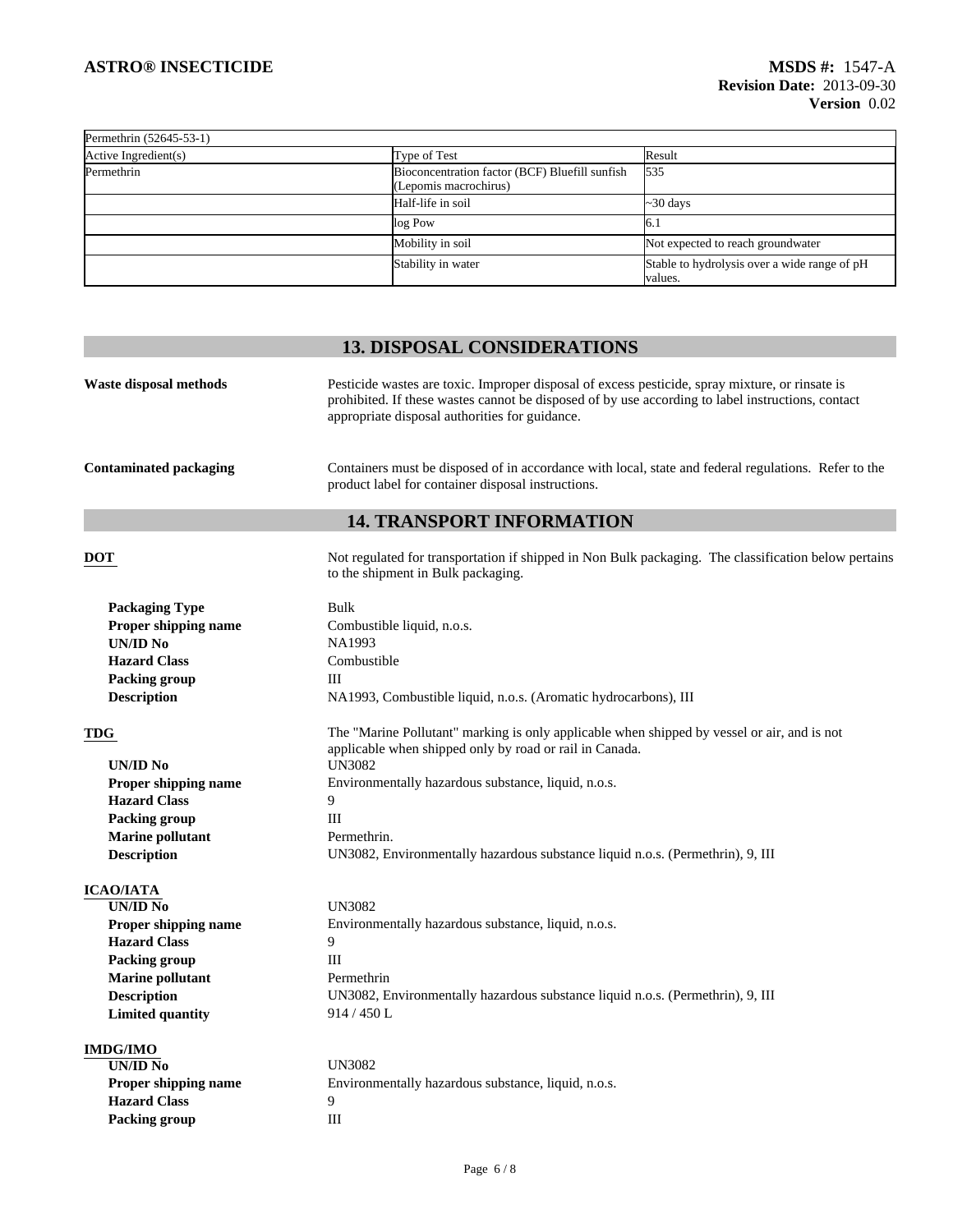| <b>Marine pollutant</b> | Permethrin                                                                     |
|-------------------------|--------------------------------------------------------------------------------|
| <b>Description</b>      | UN3082, Environmentally hazardous substance liquid n.o.s. (Permethrin), 9. III |

## **15. REGULATORY INFORMATION**

### **U.S. Federal Regulations**

### **SARA 313**

Section 313 of Title III of the Superfund Amendments and Reauthorization Act of 1986 (SARA). This product contains a chemical or chemicals which are subject to the reporting requirements of the Act and Title 40 of the Code of Federal Regulations, Part 372:

| $\cdots$<br><b>Chemical Name</b> | <b>CAS-No</b>       | Weight % | <b>Threshold Values</b><br>313<br>SARA |  |
|----------------------------------|---------------------|----------|----------------------------------------|--|
| Permethrin                       | 52645-53-<br>D-D.S- | 38.85    | 1.0                                    |  |

#### **SARA 311/312 Hazard Categories**

| <b>Acute Health Hazard</b>               | yes |
|------------------------------------------|-----|
| <b>Chronic Health Hazard</b>             | ves |
| <b>Fire Hazard</b>                       | yes |
| <b>Sudden Release of Pressure Hazard</b> | no  |
| <b>Reactive Hazard</b>                   | no  |

#### **CERCLA**

This material, as supplied, does not contain any substances regulated as hazardous substances under the Comprehensive Environmental Response Compensation and Liability Act (CERCLA) (40 CFR 302) or the Superfund Amendments and Reauthorization Act (SARA) (40 CFR 355). There may be specific reporting requirements at the local, regional, or state level pertaining to releases of this material.

| <b>Chemical Name</b>             | U.S. - TSCA (Toxic Substances Control Act) - Section 8(d) - 716.120(a) - Health and Safety Reporting - |  |
|----------------------------------|--------------------------------------------------------------------------------------------------------|--|
|                                  | <b>List of Substances</b>                                                                              |  |
| 1'-Biphenyl, bis(1-methylethyl)- | 06/28/1984                                                                                             |  |
| <b>International Regulations</b> |                                                                                                        |  |

**Mexico - Grade No information available.** No information available.

### **Canada**

**This product has been classified in accordance with the hazard criteria of the Controlled Products Regulations (CPR) and the MSDS contains all the information required by the CPR.**

**WHMIS Hazard Class D2B** Toxic materials